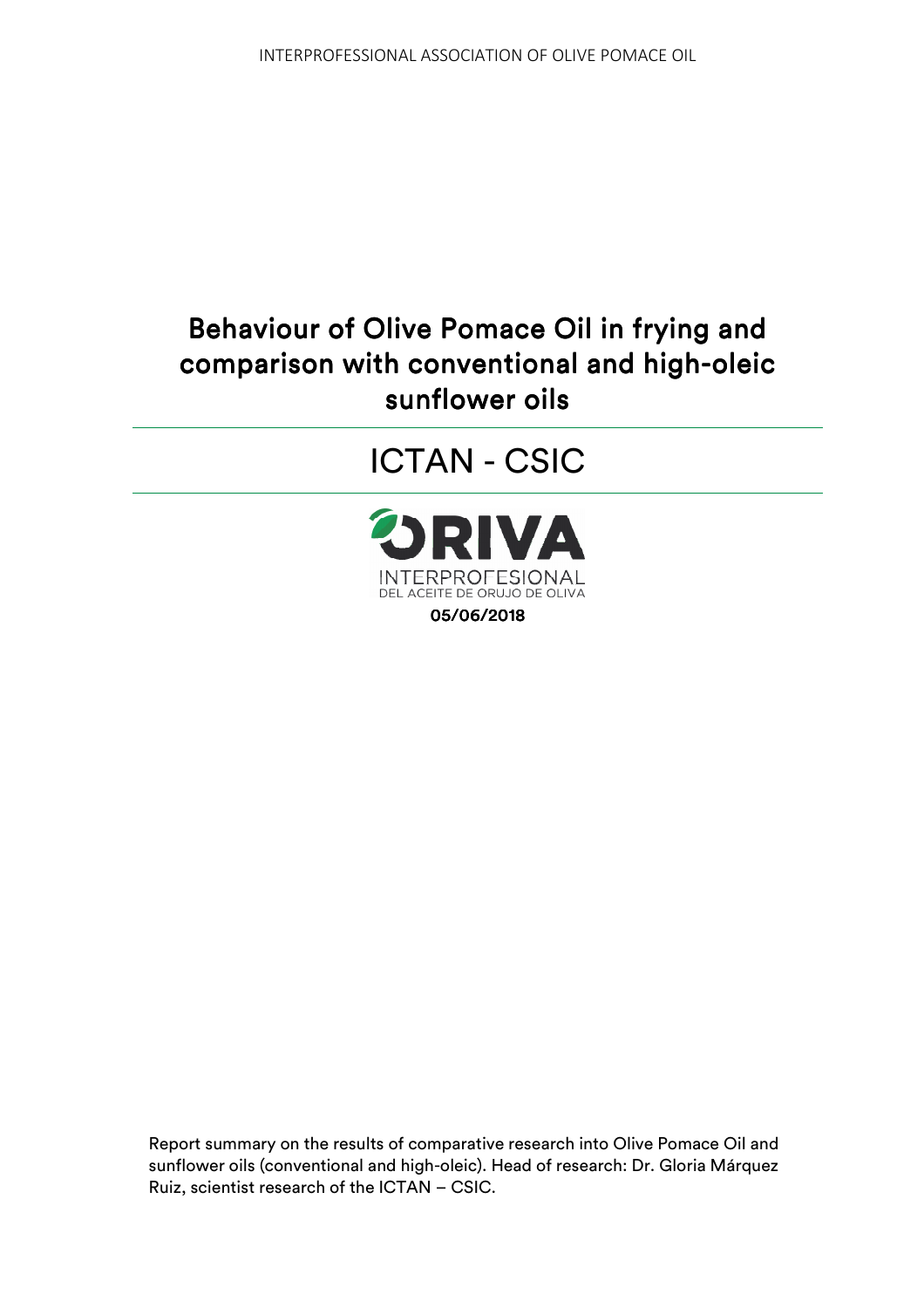# 1. DESCRIPTION OF THE RESEARCH

# Study

"Behaviour of Olive Pomace Oil in frying and comparison with conventional and high-oleic sunflower oils".

## **Research Centre**

Institute of Food Science, Technology and Nutrition (ICTAN) of the Higher Council for Scientific Research (CSIC).

## **Principal Investigator**

Dr. Gloria Márquez, scientist research of the ICTAN – CSIC

## **Study Aim**

To obtain scientific evidence of the advantages of Olive Pomace Oil in discontinuous (domestic) and continuous (industrial) frying in comparison with sunflower and high-oleic sunflower oils.

# Rationale

- Oil samples: 9 oils from different batches were used:
	- o 3 examples of Olive (O) Pomace Oil, hereinafter O1 (from the end of the 2017 campaign), O2 and O3 (each from the start of the 2018 campaign).
	- o 3 conventional sunflower (G) oils, hereinafter G1, G2 and G3.
	- o 3 high-oleic sunflower (GA) oils, hereinafter GAO1, GAO2 and GAO3.

## **Frying tests**

- o In one-litre and three-litre fryers
- $\circ$  Discontinuous frying (domestic and catering): frying operations of 10 minutes' duration with intervals between fries of 20 minutes. The experiment was conducted on 3 successive days (7 fries a day).
- $\circ$  Continuous frying (industrial): consecutive frying operations of 10 minutes' duration, replenishment with 250 millilitres of fresh oil in the twentieth fry. The experiment was conducted on the same day.
- $\circ$  Temperature: controlled by a type K thermocouple attached to a recorder. This ensured that each fry began at  $175 \pm 3$ °C.
- Product used: fresh new potatoes (Agria variety) cut into stick shapes (1 x 1 x 6 cm). 150 grams of potatoes were used in each frying operation.

## What was studied?

- Quality and modifications in the potatoes: absorption of oil, sensory assessment, measurements of colour.
- Quality and modifications in the oils: polar compounds, quality scores, Rancimat stability, fatty acid composition, hydrolysis and oxidation compounds, polymers, tocopherols, squalene, sterols, phenolic compounds, triterpenic compounds, aliphatic alcohols, acrylamide (potatoes).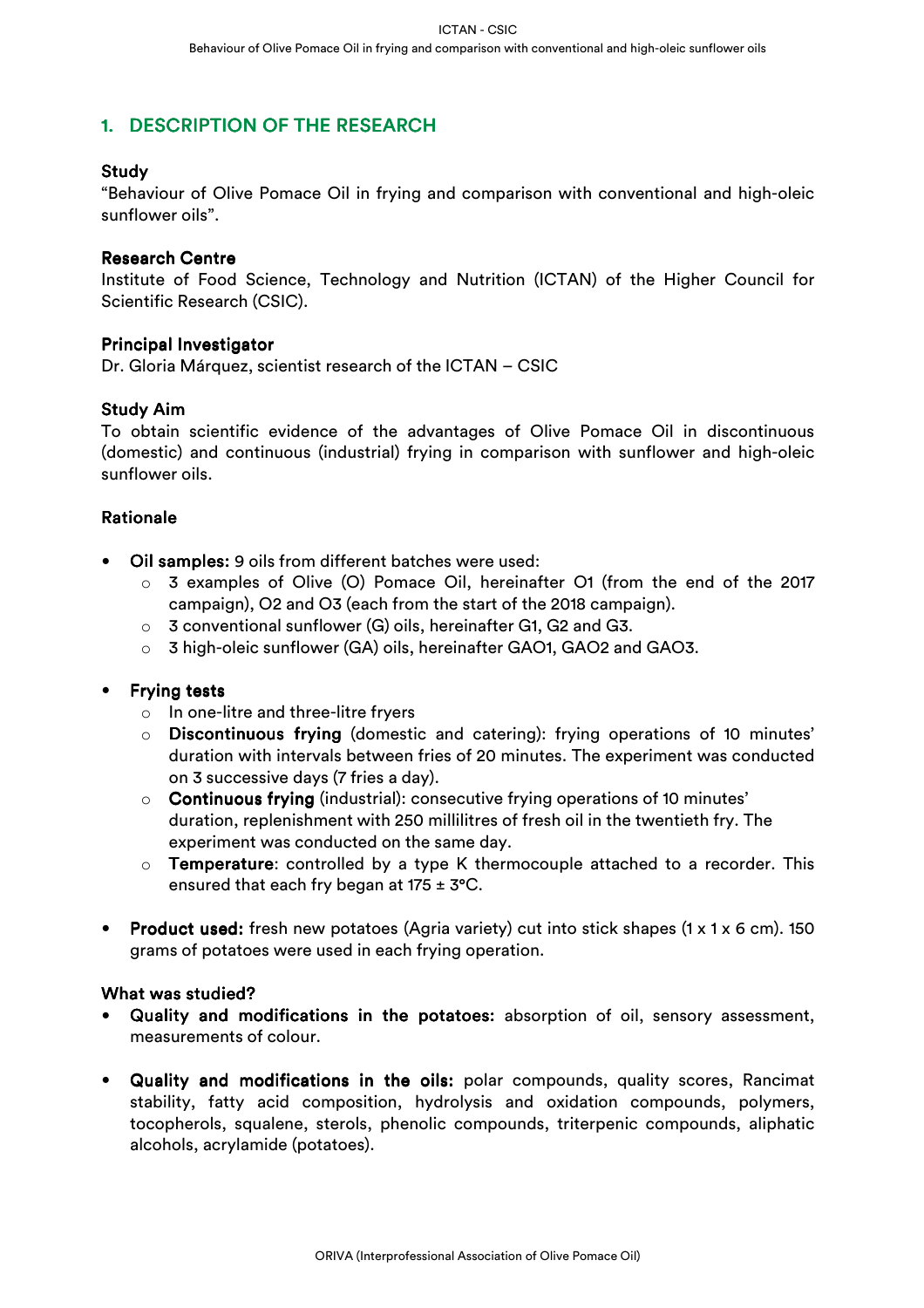# 2. RESULTS

# Differential composition

The specific composition of Olive Pomace Oil, which is very rich in oleic acid and possesses exclusive bioactive compounds, largely explains its differential properties. These produce a protective effect both on the oil, making it more durable and stable, and on health, with beneficial effects on the body.

Better behaviour in frying in comparison to conventional sunflower oils is due to the differences in oleic acid content. With regard to high-oleic sunflower oils, the extra advantage of Olive Pomace Oil is the protective and combined action of minority compounds, especially the positive effect attributed to squalene and beta-setosterol.



# Fatty acid composition

## Composition of minority compounds

|                                    |                                                           | <b>Olive Pomace</b><br><b>Oils</b> | <b>Sunflower</b><br><b>Oils</b> | High - Oleic<br><b>Sunflower Oils</b> |
|------------------------------------|-----------------------------------------------------------|------------------------------------|---------------------------------|---------------------------------------|
| Protective effect<br><b>HEALTH</b> | <b>Tocopherols</b>                                        | 301-446                            | 519-536                         | 453-474                               |
|                                    | <b>Phytosterols</b>                                       | 2373-3348                          | 3136-3328                       | 2982-3162                             |
|                                    | <b>Squalene</b>                                           | 742-2528                           |                                 |                                       |
|                                    | <b>Phenolic compounds</b>                                 | $16-32$                            |                                 |                                       |
|                                    | <b>Triterpenic acids</b>                                  | 102-126                            |                                 |                                       |
|                                    | <b>Triterpenic alcohols</b><br>(Erythrodial and<br>Uvaol) | 579-648                            |                                 |                                       |
|                                    | <b>Aliphatic fatty alcohols</b>                           | 1677-2269                          |                                 |                                       |

**OIL**<br>Protective effect Protective effect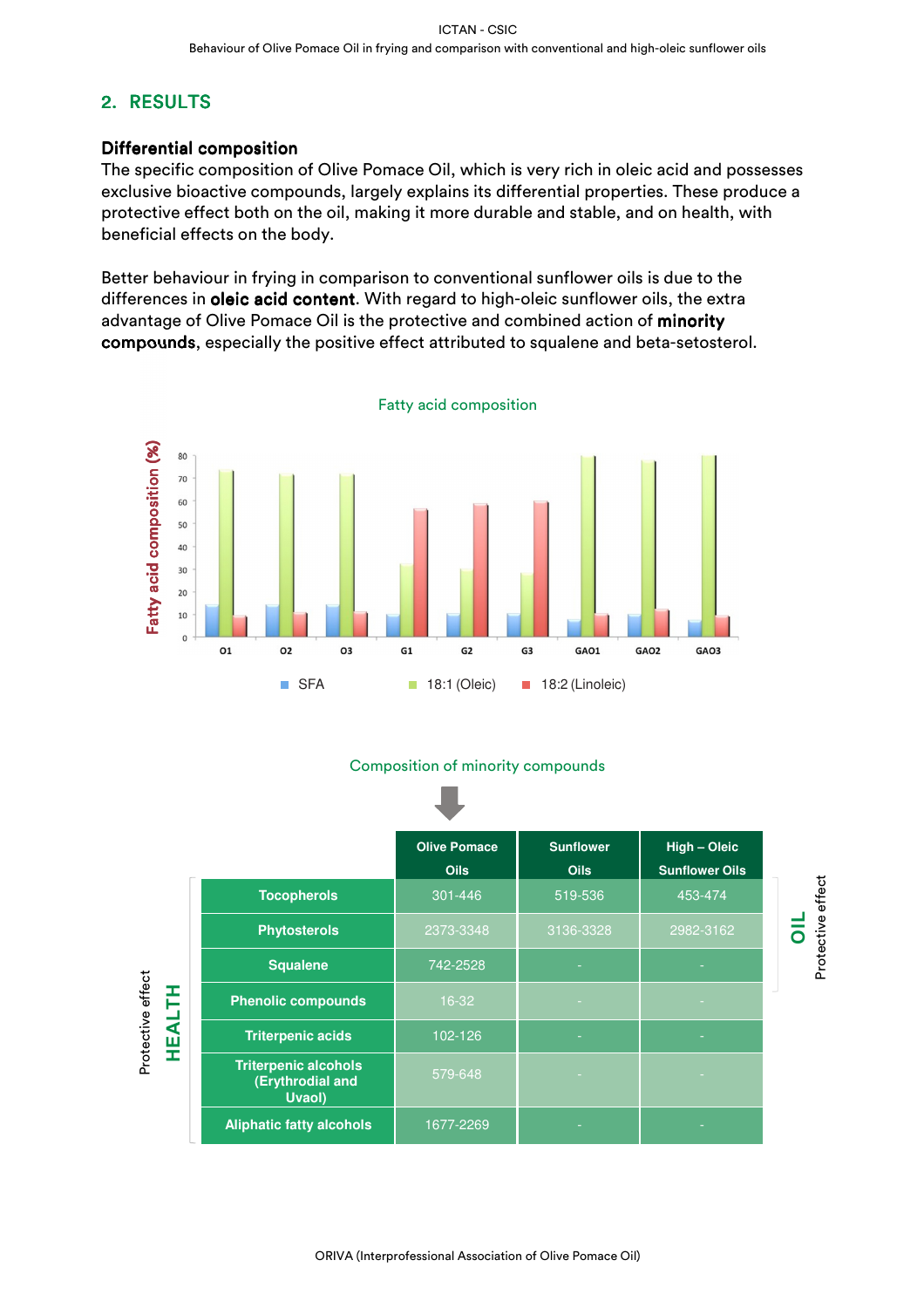# Durability Durability

The tests revealed the high stability of Olive Pomace Oil. The comparative study in discontinuous frying showed that, in the oils tested and under the established conditions, conventional sunflower oils reached their maximum level of use, set by legislation at 25% of polar compounds, in the 9th-10th fry and high-oleic sunflower oils in the 17th-18th fry. However, two of the batches of Olive Pomace Oil reached the 21st fry and one of them (O1) the 15th. This good stability was also observed during 40 fries in the continuous frying trials.

The differences between the oils become clearer by analysing the evolution of **polymers** as these are oxidation compounds formed in the main in frying. All the oils start from similar polymer levels and it is evident that Olive Pomace Oils, including O1, are the ones that deteriorate more slowly.

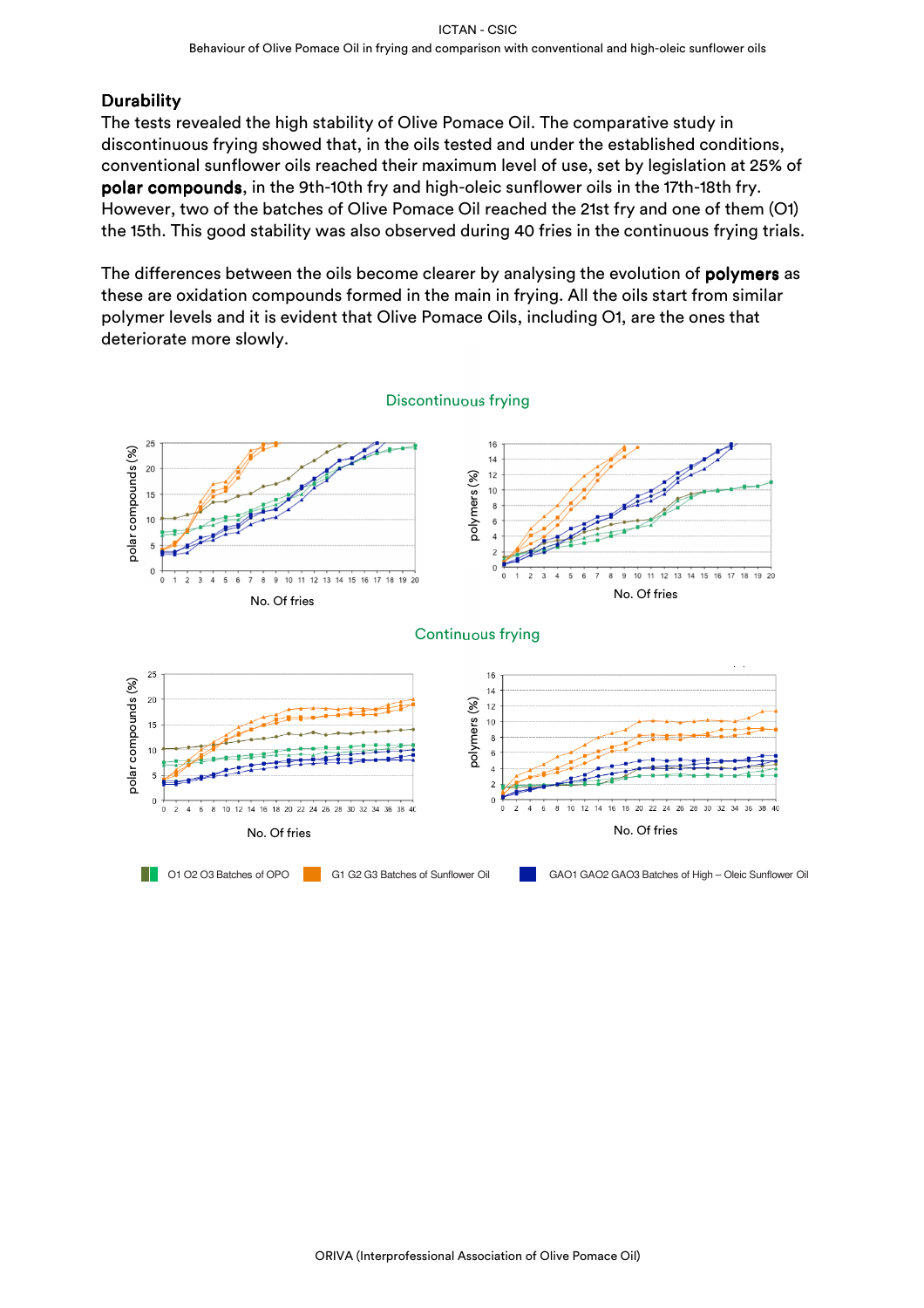# Healthy properties (bioactive compounds)

Sterols, which are more plentiful in Olive Pomace Oil, improve the stability of oils during frying, especially beta-sitosterol. Squalene increases the stability of Olive Pomace Oil in frying conditions. In addition, this is a bioactive compound that helps to protect skin, eyes, cardiovascular health and prevent cancer.

Furthermore, Olive Pomace Oil possesses exclusive healthy bioactive compounds: triterpenic acids and alcohols and aliphatic alcohols. With regard to the latter, these suggest that they may play a protective role against the inflammatory damage inherent in any pathological process.

The research confirmed that many of these bioactive compounds, particularly those that are exclusive to Olive Pomace Oil, are maintained in considerable amounts during frying.



# Acrylamide

There were no significant differences in the results between oils and all acrilymide values were beneath the reference level in ready-to-eat fried potatoes (500 parts per billion) established by European Commission Regulation EU 2017/2158, which has recently entered into force.